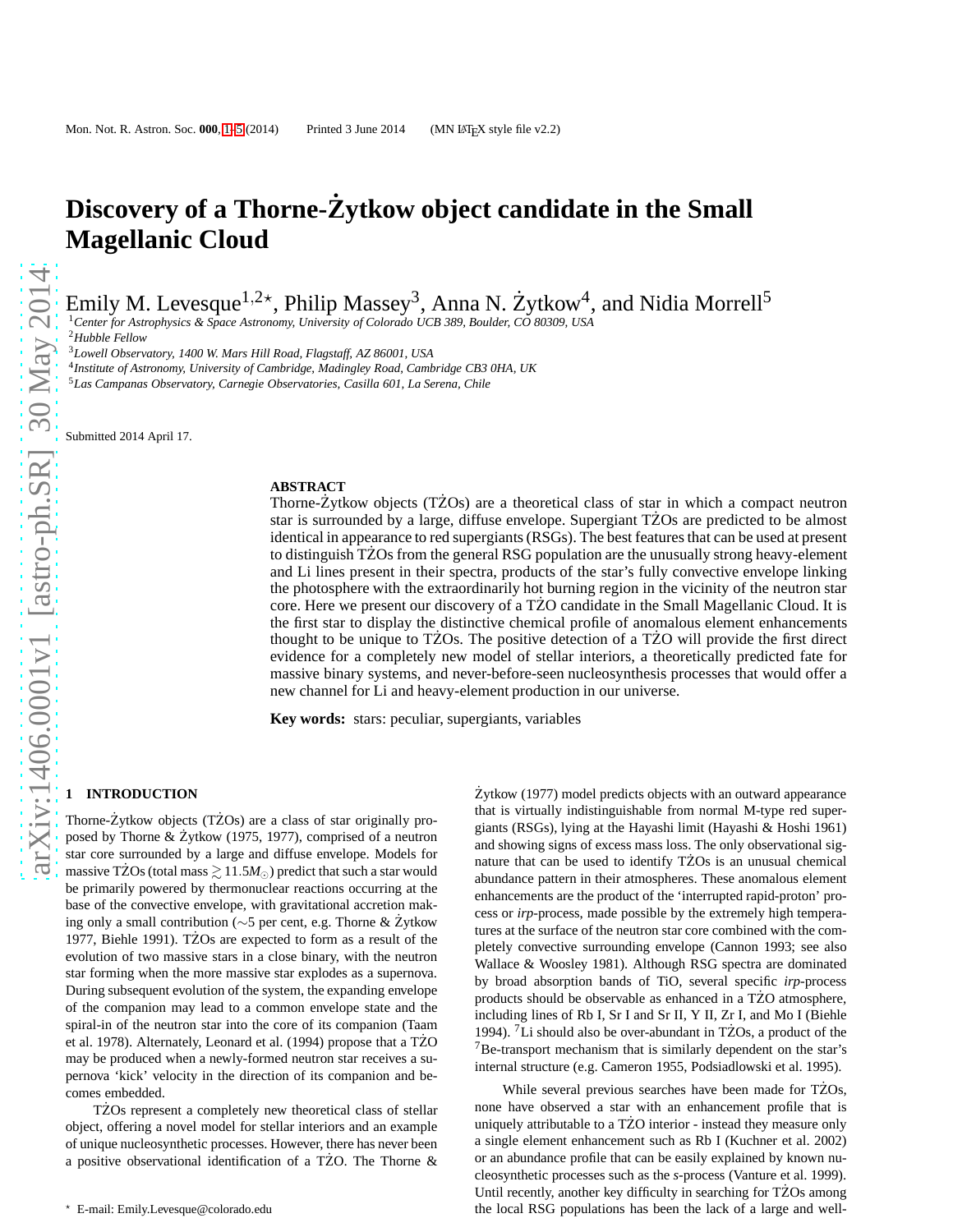## 2 *E. M. Levesque et al.*

characterised sample of RSGs from which to draw candidates and comparisons. Fortunately, in recent years updated atmosphere models and new observations have greatly improved our understanding of RSG samples in the Local Group (e.g. Levesque et al. 2005, 2006, 2007; Massey et al. 2009; Levesque & Massey 2012). With this detailed picture of the nearby RSG population, we are now able to carefully select a sample of candidate TZOs and use these to perform the first in-depth and extragalactic search for these stars.

Here we present our observations of a TZO candidate discovered during our search for TZOs in the Milky Way and Magellanic Clouds. The Small Magellanic Cloud (SMC) star HV 2112 exhibits the distinctive set of anomalous element enhancements thought to be produced by processes characteristic to TZOs and believed not to be associated with any other stars. We will discuss our sample selection and observation techniques (Section 2) as well as the analyses techniques used to search for atypical element abundances in these stars (Section 3). We discuss the physical properties of our TZO candidate in detail (Section 4), and consider future work on these compelling objects (Section 5).

#### **2 SAMPLE SELECTION AND OBSERVATIONS**

We initially constructed our sample from our past effective temperature (*T*eff) studies of RSGs in the Milky Way and Magellanic Clouds (Levesque et al. 2005, 2006). We observed 24 RSGs in the Milky Way using the Astrophysics Research Consortium Echelle Spectrograph (ARCES; Wang et al. 2003) on the Apache Point Observatory 3.5-meter telescope on 11-12 Feb 2011 (UT). We later extended this work to observations of 16 RSGs in the LMC and 22 in the SMC with the Magellan Inamori Kyocera Echelle (MIKE; Bernstein et al. 2003) and Magellan Echellete (MagE; Marshall et al. 2008) spectrographs on the Magellan 6.5-meter at Las Campanas Observatory on 13-15 Sep 2011. For our Magellanic Cloud observations we included several additional stars in our sample, selected based on 2MASS photometry and colours that were consis $t$ ent with RSGs (*K* < 8.9, *J* − *K* > 1).

Our ARCES observations of the Milky Way RSGs were performed using the default  $1.\,1.\,6 \times 3.\,12$  slit. To achieve precise flatfield and wavelength calibrations for each star, we observed quartz lamps and ThAr lamps after each individual exposure. The spectra were reduced using standard IRAF procedures, using the ThAr lamp spectra for wavelength calibration. Each star's spectrum was corrected for radial velocity effects using the wavelengths of the Ca II triplet (8498.03Å, 8542.09Å, and 8662.14Å).

Our Magellanic Cloud targets were observed with MIKE on 2011 Sep 13-15 and with MagE on 2011 Sep 14-16. For MIKE we used the  $0.\n"7 \times 5"$  slit with  $2 \times 2$  binning, 'slow' readout, and the standard grating settings, giving  $R \sim 42,000$ . With MagE we used the 1" with  $1\times1$  binning and 'slow' readout. Our observations were generally performed with seeing  $\leq 1$ " and airmasses  $\leq 1.5$ . Our high-resolution MIKE spectra were observed for the purpose of measuring line ratios, while the MagE spectra were taken for the purpose of producing flux-calibrated spectrophotometry that could be used for model fitting and the determination of physical properties in the case of known variable stars and targets that had not previously been observed. The MagE spectra were taken at the parallactic angle to minimise light losses, and the spectrophotometric standards Feige 110, LTT 9491, LTT 1788, and LTT 2415 were observed for flux calibration (Oke 1990; Hamuy et al. 1992, 1999). Internal flats and ThAr lamps were observed for flatfielding and wavelength calibration purposes. The MIKE and MagE data were

reduced using a combination of standard IRAF echelle routines and the mtools package (see Massey et al. 2012).

### **3 ANALYSIS OF ELEMENT ENHANCEMENTS**

High-resolution modeling of RSG atmospheres is subject to a number of physical complexities, including treatments of atmospheric geometry, optical depth variations, mass loss effects, and host galaxy abundance variations. To avoid potential biases introduced by the assumptions inherent to atmospheric modeling, we instead calculated equivalent width ratios for our spectral lines of interest. To search for signs of anomalous TZO-like element enhancements in our spectra, we compared equivalent widths of Li, Rb, and Mo absorption features - all elements expected to be enhanced in TZOs - to those of nearby spectral features where no significant enhancements are predicted such as K, Ca, Fe, and Ni (Cannon 1993, Biehle 1994, Podsiadlowski et al. 1995).

In RSG spectra severe line blanketing effects completely obscure the continuum, making traditional measurements of absorption line equivalent widths impossible. We therefore adopt a method used by Kuchner et al. (2002) in their search for TZOs, determining 'pseudo-equivalenth widths' for the relevant lines. This technique uses the highest peaks in the surrounding region of the spectrum to define a 'pseudo-continuum' within the IRAF splot function that can in turn be used to measure the integrated line strengths. In our analyses we take care to use the same definitions of the pseudo-continuum for each star in our sample. Both the spectral features driving the definition of the pseudo-continuum and the absorption features we are measuring will be dependent upon the star's *T*eff; as a result, all final analyses of the stars' observed line ratios are considered relative to *T*eff. Our measurements have systematic errors of  $\leq 5$  per cent.

We calculated the Rb I  $\lambda$ 7800.23/Ni I  $\lambda$ 7797.58 (Rb/Ni) line ratio and found good agreement between our sample and the values determined for Rb/Ni from Kuchner et al. (2002) using the same pseudo-equivalent width technique. We also measured the Rb I λ7800.23/Fe I λ7802.47 (Rb/Fe) and Mo I λ5570.40/Fe I  $\lambda$ 5569.62 (Mo/Fe) ratios due to the proximity of these features in the spectrum; indeed, the Mo I and Fe I features are slightly blended. We used the Li I  $\lambda$ 6707.97/K I  $\lambda$ 7698.97 (Li/K) and Li I  $\lambda$ 6707.97/Ca I  $\lambda$ 6572.78 (Li/Ca) ratios to probe the relative lithium abundance in our stars. Li/K has previously been used to search for TZO features in the supergiant U Aquarii (Vanture et al. 1999); the two features are both resonant lines (note that K I λ7698.97 is a blended doublet; Dunham 1937) and have similar ionisation potentials ( $\chi_{\text{ion}} = 5.4$  eV for Li I and  $\chi_{\text{ion}} = 4.3$  eV for K I). Similarly, Li/Ca has been previously used to examine lithium abundance in the supergiant S Persei (Gahm & Hultqvist 1976), citing the lines' common ground state and photospheric origin. Finally, to ensure that our ratios were true measures of abundance anomalies, and not dominated by uncertainties due to weak comparison features, we also calculated line ratios for Ni I  $\lambda$ 7797.58/Fe I λ7802.47 (Ni/Fe), K I λ7698.97/Ca I λ6572.78 (K/Ca), and Ca I  $\lambda$ 6572.78/Fe I  $\lambda$ 65569.62 (Ca/Fe) for our stars.

We compared the line ratios for our Milky Way and Magellanic Cloud stars relative to the stars' *T*eff. To define what would be considered an atypically enhanced line ratio, we determined the best linear fit for each set of ratios within a galaxy as a function of  $T_{\text{eff}}$ , and calculated the 3 $\sigma$  variations from these fits that should encompass 99.7 per cent of a normally-distributed sample. A ratio is considered statistically anomalous if it falls outside the 3<sup>σ</sup> range.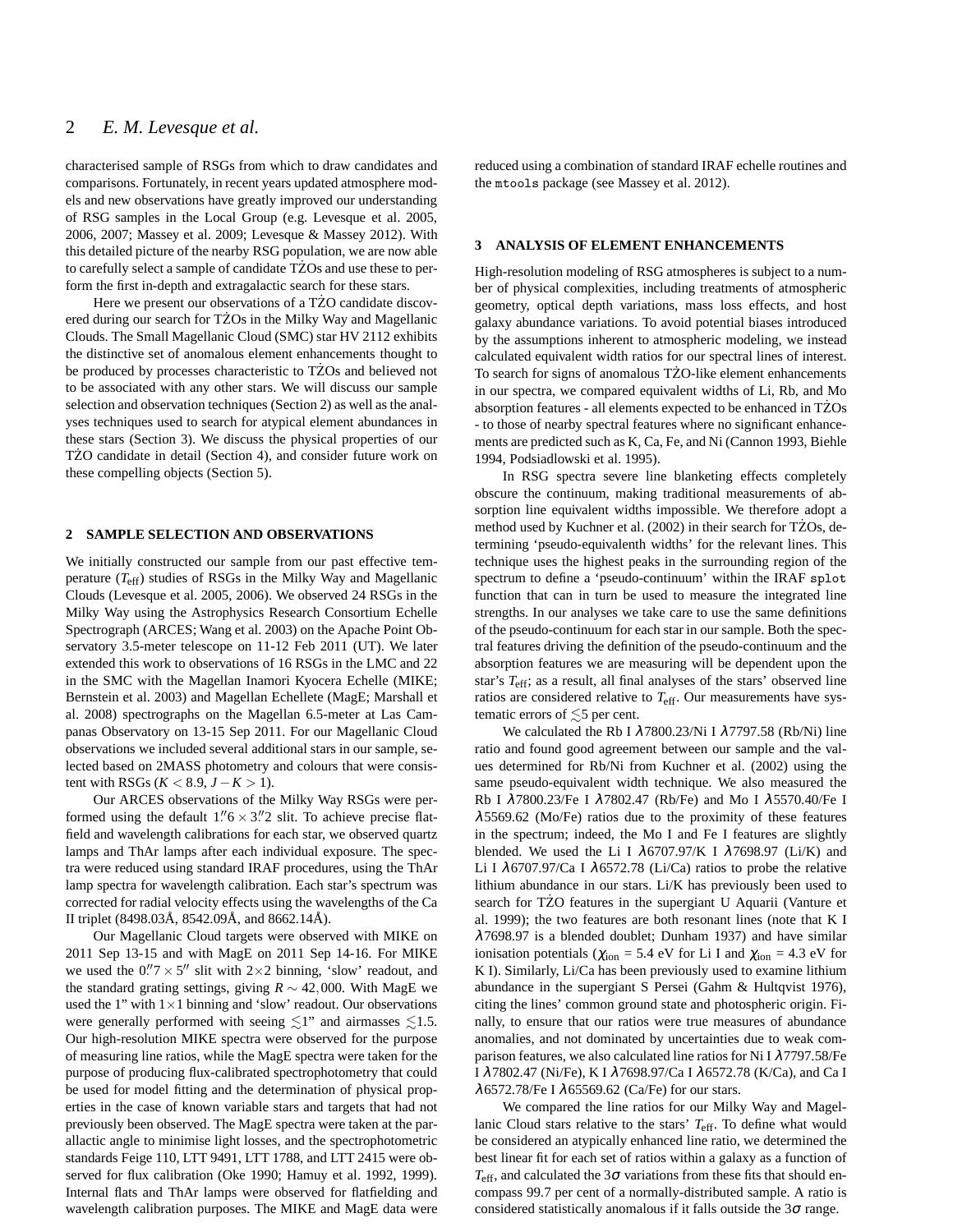## **4 THE TZO CANDIDATE HV 2112 ˙**

When comparing the ratios of TZO-enhanced elements for the RSGs in each host galaxy, we found that HV 2112  $(\alpha_{2000}$ =01:10:03.87,  $\delta_{2000}$ =-72:36:52.6), a member of our SMC sample, has anomalously high  $(>3\sigma$  deviation from the mean) values of Rb/Ni, Li/K, Li/Ca, and Mo/Fe. The ratios measured for our full SMC sample, including HV 2112, are shown in Figure 1. The high ratios of HV 2112, combined with typical ratios for Ni/Fe and K/Ca, present clear evidence of Rb, Li, *and* Mo enhancement in the star's atmosphere, a combination thought to only be possible as a result of the exotic stellar interiors of TZOs. A comparison of the HV 2112 spectrum to a 'typical' SMC RSG is shown in Figure 2; the HV 2112 spectrum exhibits notably stronger TZO features. ˙

While Rb and Mo have been individually observed in stars where their presence has been attributed to the *s*-process, there are no observed or predicted examples of the *s*-process producing both in a single star along with an additional Li enhancement. The presence of Li thus provides an additional argument; simultaneous Rb and Li enhancement is not observed in cool *s*-process stars (e.g. García-Hernández et al. 2013), and the combination of these three elements has never been observed in any *s*-process stars (or, indeed, any other cool massive star). We also consider the strength of the Ba II 4554Å absorption feature; since Ba is a common s-process product this offered an additional means of determining whether enhancements in HV 2112 could be attributed to the *s*-process rather than the *irp*-process (see Vanture et al. 1999). The strength of Ba II 4554Å in HV 2112 did not show any signs of *s*-process enhancement compared to the rest of the SMC RSG sample.

#### **4.1 Physical Properties of HV 2112**

#### *4.1.1 Past Work*

HV 2112 is strongly photometrically variable, with the Harvard Variable catalog reporting a ∆m of 4.80 mag and a ∼600d period (Payne-Gaposchkin & Gaposchkin 1966; see also Reid & Mould 1990). It is also a spectroscopic variable; previous studies have assigned it spectral types ranging from M3e to M7.5 (Wood et al. 1983, Reid & Mould 1990, Smith et al. 1995), similar to other spectroscopically-variable RSGs (Levesque et al. 2007). HV 2112 was not identified as a TZO candidate by past studies due to observational limitations; these prior spectra of the star lacked sufficient resolution (Wood et al. 1983) or wavelength coverage (Smith et al. 1995) for examining HV 2112's *irp*-process abundances.

HV 2112 was previously classified as an asymptotic giant branch (AGB) star rather than a RSG (Wood et al. 1983, Reid & Mould 1990, Smith et al. 1995). However, there are two problems with this classification. First, Wood et al. (1983) determined a bolometric magnitude ( $M_{bol}$ ) of  $-7.22$  mag based on applying a mean *K*-band bolometric correction (BC) of 2.85 mag to the observed *K* magnitude. The use of a mean BC can lead to significant errors for very hot or cool stars, as the BC is a steep function of  $T_{\text{eff}}$  even in *K*. More recent work has determined *T*eff-dependent fits for RSG bolometric corrections in multiple bands (Levesque et al. 2005, 2006); based on that work we determine a  $M_{\rm bol}$  of  $-7.8\pm0.2$  for HV 2112 (see below). Second, even the  $M_{bol} = -7.22$  derived by Wood et al.  $(1983)$  places the star as slightly more luminous than the Paczyński (1971) AGB upper luminosity limit of  $-7.1$ , and hence in better agreement with the luminosity range expected for RSGs. Finally, for a known variable such as HV 2112 it is critical that contemporaneous measurements of *T*eff and magnitude are used when determining  $M_{bol}$  and applying a bolometric correction.



**Figure 1.** *T*<sub>eff</sub> vs. measured line ratios for our sample of SMC targets. The ratios include features that we expect to be enhanced in TZOs  $(a)$  as well as our 'control' features (b). A dark grey line shows the best linear fit for each line ratio as a function of  $T_{\text{eff}}$ , while the light grey lines mark the 3 $\sigma$ deviations from the fit that should encompass 99.7 per cent of a normallydistributed sample. Ratios measured in our spectrum of HV 2112 are plotted in red. Error bars for each point illustrate the systematic errors of  $\lesssim$ 5 per cent in our equivalent width measurements.

#### *4.1.2 This Work*

From fitting a MagE spectrum of HV 2112 taken the night before our MIKE observations with the MARCS stellar atmosphere models (Gustafsson et al. 2008), we find the HV 2112 has a *T*eff of 3450 K and a spectral type of M3 I, along with a *V* magnitude of  $13.7 \pm 0.1$  (see Figure 3). From our observations of the Ca II triplet in the HV 2112 spectrum we measure a radial velocity (RV) of ∼157 km s−<sup>1</sup> for this star. This is consistent with it being a true member of the SMC rather than a foreground dwarf (Neugent et al. 2010), even when considering the potential contribution from a supernova kick velocity of up to  $\pm 75$  km s<sup>-1</sup> (the average runaway velocity of a collisionally-formed TZO; Leonard et al. 1994). To determine  $M_{bol}$  we corrected the star's *V* magnitude for the SMC distance modulus of 18.9 (van den Bergh 2000) and the *T*eff-dependent BC in *V* (Levesque et al. 2006). With these contemporaneous values of *V* and  $T_{\text{eff}}$ , we calculated  $M_{\text{bol}} = -7.82 \pm 0.2$ . This corresponds to a RSG with log  $g = 0.0$  and an initial mass of *M* ∼ 15*M*<sup>⊙</sup> (Maeder & Meynet 2001). This is well above the maximum mass limit for even super-AGB stars (e.g. Siess 2006,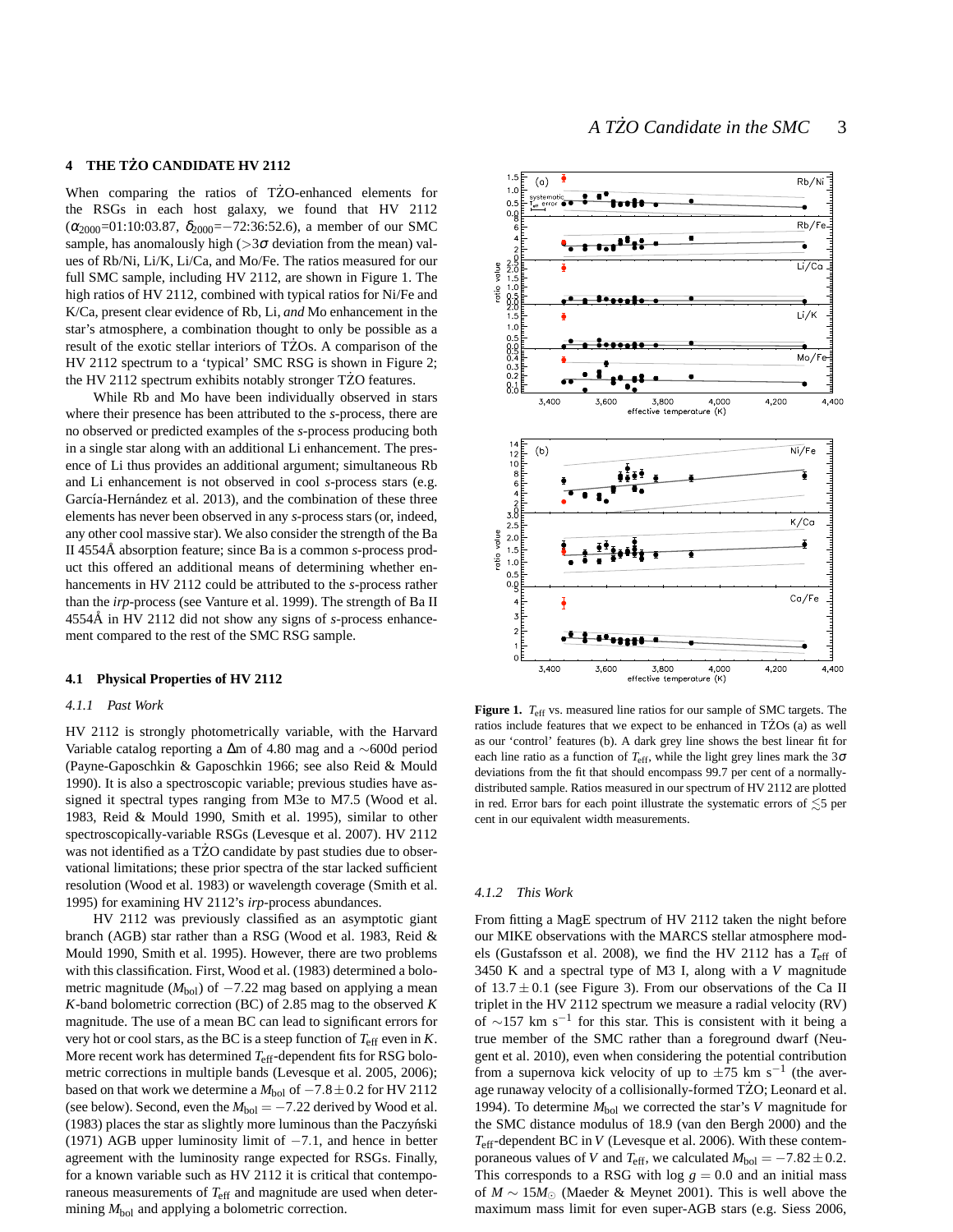

**Figure 2.** Spectral features of HV 2112 and [M2002] SMC 005092 used in our analyses. [M2002] SMC 005092 (f-j) represents a 'typical' SMC RSG with line ratios in agreement with the rest of our sample and a *T*eff of 3475 K, comparable to the 3450 K *T*eff we measure for HV 2112 (ae). The plotted features include Fe I  $\lambda$ 5569.62 and Mo I  $\lambda$ 5570.40 (a,f), Ca I λ6572.78 (b,g), Li I λ6707.97 (c,h), K I λ7698.97 (d,i), and Ni I λ7797.58, Rb I λ7800.23, and Fe I λ7802.47 (e,j). Spectra are from our MIKE observations; both have a median S/N ∼ 10 and have been corrected to rest-frame. Wavelengths of the absorption features of interest are marked as vertical dashed lines.



**Figure 3.** Spectral energy distribution of HV 2112. Our MagE spectrum of HV 2112 is plotted (solid black line) along with the best-fit MARCS stellar atmosphere model (dashed red). The strong Balmer emission features in the HV 2112 spectrum are clearly visible, along with the near-UV excess and near-IR deficiency typical of circumstellar dust effects in RSG spectra (Levesque et al. 2005, Massey et al. 2005)

Poelarends et al. 2008), confirming that HV 2112 is indeed a RSG.

We observe an excess amount of visual extinction in the direction of HV 2112 ( $A_V \sim 0.4$  as compared to the average  $A_V = 0.24$ for SMC OB stars assuming a standard  $R_V = 3.1$ ; Cardelli et al. 1989, Massey et al. 1995) and a slight flux excess ( $\leq 10$  ergs s<sup>-1</sup>  $\text{cm}^{-2}$  Å<sup>-1</sup>) in the near-UV region of the spectral energy distribution. Both of these features have previously been observed in a number of other Milky Way and Magellanic Cloud RSGs, and are thought to be signatures of excess circumstellar dust associated with strong mass loss (see Levesque et al. 2005, Massey et al.

2005). HV 2112 is also spectroscopically variable and lies beyond the Hayashi limit for SMC supergiants (see Levesque et al. 2006, 2007); all of this is consistent with predictions for TZOs (Thorne  $\&$ Żytkow 1977, van Paradijs 1995). Finally, closely-orbiting massive binaries are more common at low metallicities (Linden et al. 2010), making the predicted binary progenitor scenarios for TZOs more likely in metal-poor host environments such as the SMC (log(O/H) + 12= 8.0, van den Bergh 2000).

#### **4.2 Additional Spectral Features**

HV 2112 exhibits several unusual spectral features not previously predicted to be associated with TZOs. Most notable are the strong hydrogen Balmer emission features apparent in the star's spectrum (which is otherwise consistent with a cool mass-losing RSG; see Figure 3), extending from H $\alpha$  out to H18 (3691.55Å). It is the only star in our sample to show such emission. Although HV 2112 has previous been classified as an occasiona; Me-type star (Wood et al. 1983), its strong Balmer line emission spectrum has not been previously presented or discussed.

Some RSGs do show Balmer emission along with other features typical of HII region emission, which has been attributed to an ionised circumstellar environment (e.g. Levesque et al. 2009, Wright et al. 2014) Alternately, RSGs with hot OB star companions also show Balmer emission in their spectra (Cowley 1969). However, the spectrum of HV 2112 does *not* include any other emission features typical of an ionised nebula (such as [NII], [OII], or [OIII]). The spectral energy distribution also shows no sign of a hot companion capable of producing these strong hydrogen lines. If a hot companion was present, we would expect poor agreement between the model and the star's spectral energy distribution except over very short wavelength ranges (the slight excess at < 4000*A*˚ in Figure 3 is a common signature of circumstellar extinction, as discussed above).

The Balmer emission spectrum of HV 2112 is most similar to that observed in M-type Mira variables (albeit with considerably stronger emission features throughout), showing a Balmer *increment* with H $\delta$  as the strongest feature followed by H $\gamma$ , H $\beta$ , and  $H\alpha$  as well as the higher-order Balmer lines (see Figure 3). This inverted Balmer emission in M-type Mira variables is thought to be produced by non-LTE radiative transfer effects in the hydrogen lines from formation in a shocked atmosphere (Castalez et al. 2000), with shocks generated by pulsation and propagating through the atmosphere. As a supergiant, HV 2112 cannot be included as a member of the Mira variable class of giant stars; however it does show similar photometric and spectroscopic variability to these stars. It is possible that it could also produce the pulsationallydriven shocks that would give rise to this Balmer emission profile.

In addition, several of the line ratios observed in HV 2112 are unexpected. While the Rb/Ni ratio in HV 2112 is far higher than the average ratio measured for SMC RSGs, the Rb/Fe ratio is quite typical. The Ni/Fe ratio in HV 2112 is also typical of the RSG sample, precluding the possible explanation of a Fe overabundance. The Mo, Li, and Rb features do not, at a glance, exhibit the extremely increased strengths one might expect based on the large abundance enhancements predicted for TZOs (Cannon 1993, Biehle 1994, Podsiadlowski et al. 1995), although it is important to recall that abundance-driven changes in line strengths are dependent on the curve of growth. Relatively weak enhancements could be indicative of an early or short-lived TZO phase (Podsiadlowski et al. 1995), as predicted by theoretical considerations (Thorne & Żytkow 1975, 177). The Ca/Fe ratio in HV 2112 is also anoma